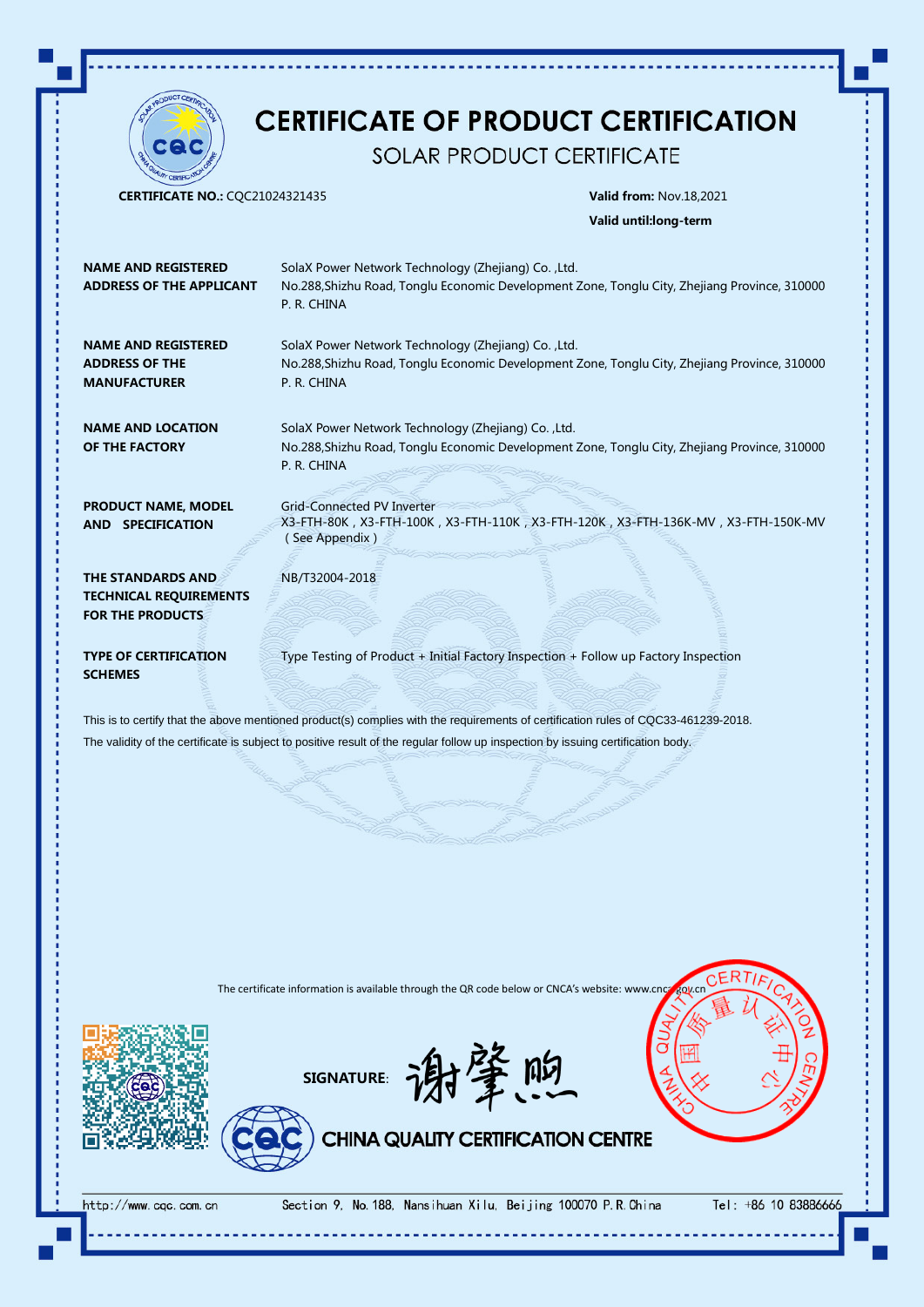

## **CERTIFICATE OF PRODUCT CERTIFICATION**

**SOLAR PRODUCT CERTIFICATE** 

### **CERTIFICATE NO.: CQC21024321435 PAPER:**

**APPENDIX Page 1 of 2**

#### X3-FTH-80K

直流输入: MPPT 电压范围 180V-1000Vdc, 最大直流输入电压 1100Vdc, 最大输入电流 32A\*9; 交流输出: 3W/N/PE, 230V/400V, 50Hz, max. 127. 6A, 额定交流输出功率 80kW.

### X3-FTH-100K

直流输入: MPPT 电压范围 180V-1000Vdc, 最大直流输入电压 1100Vdc, 最大输入电流 32A\*9; 交流输出: 3W/N/PE, 230V/400V, 50Hz, max. 159. 5A, 额定交流输出功率 100kW.

#### X3-FTH-110K

直流输入: MPPT 电压范围 180V-1000Vdc, 最大直流输入电压 1100Vdc, 最大输入电流 32A\*9;交流输出:3W/N/PE,230V/400V,50Hz,max.175.4A,额定交流输出功率 110kW.

#### X3-FTH-120K

直流输入: MPPT 电压范围 180V-1000Vdc, 最大直流输入电压 1100Vdc, 最大输入电流 32A\*12;交流输出:3W/N/PE,230V/400V,50Hz,max.191.3A,额定交流输出功率 120kW.

#### X3-FTH-136K-MV

直流输入: MPPT 电压范围 180V-1000Vdc, 最大直流输入电压 1100Vdc, 最大输入电流 32A\*12; 交流输出: 3P3W+PE, 540V, 50Hz, max. 160A, 额定交流输出功率 136kW.

### X3-FTH-150K-MV

**NOTE:** This appendix is valid when used with the certificate.